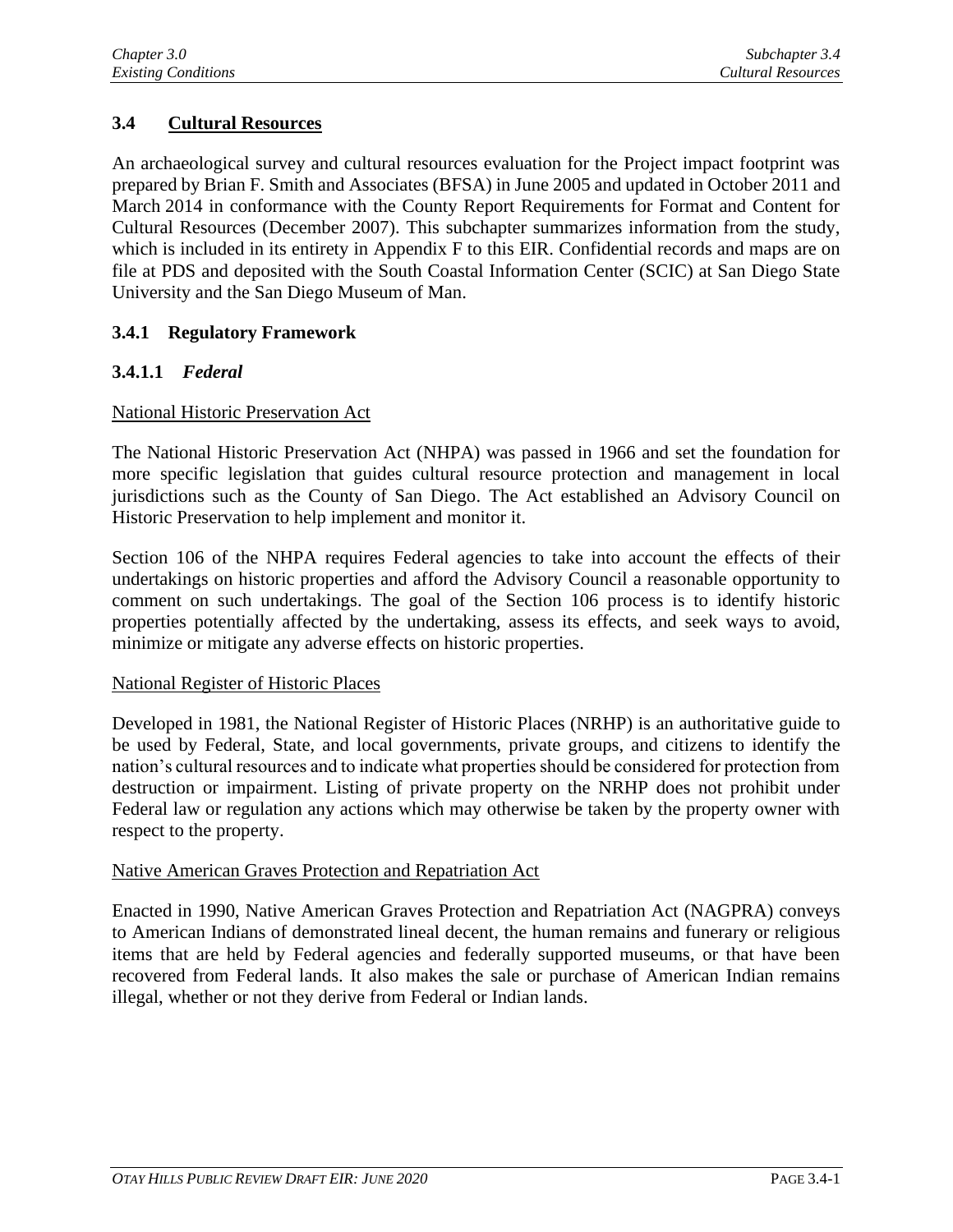## **3.4.1.2** *State*

Section 15064.5 of the CEQA Guidelines, as amended

A cultural resource would be considered significant if it is:

- (1) A resource listed in or determined to be eligible by the State Historical Resources Commission for listing in, the California Register (PRC §5024.1; Title 14 CCR, §4850 et seq.).
- (2) A resource included in the local register of historical resources, as defined in Section 5020.1(k) of the PRC or identified as significant in an historical resource survey meeting the requirements of Section  $5024.1(g)$  of the PRC, shall be presumed to be historically or culturally significant. Public agencies must treat any such resource as significant unless the preponderance of evidence demonstrates that it is not historically or culturally significant.
- (3) Any object, building, structure, site, area, place, record, or manuscript which a lead agency determines to be historically significant or significant in the architectural, engineering, scientific, economic, agricultural, educational, social, political, military, or cultural annals of California may be considered to be an historical resource, provided the lead agency's determination is supported by substantial evidence in light of the whole record. Generally, a resource shall be considered by the lead agency to be "historically significant" if the resource meets the criteria for listing on the California Register of Historical Resources (PRC Section 5024.1, Title 14 CCR, Section 4852), including the following:
	- (a) Is associated with events that have made a significant contribution to the broad patterns of California's history and cultural heritage;
	- (b) Is associated with the lives of persons important in our past;
	- (c) Embodies the distinctive characteristics of a type, period, region, or method of construction, or represents the work of an important creative individual, or possesses high artistic values; or
	- (d) Has yielded, or may be likely to yield, information important in prehistory or history.
- (4) The fact that a resource is not listed in the California Register, determined not to be eligible for listing in the California Register, not included in a local register of historical resources (pursuant to Section 5020.1[k] of the PRC), and not identified in an historical resources survey (meeting the criteria in Section 5024.1[g] of the PRC) does not preclude a lead agency from determining that the resource may be an historical resource as defined in PRC Sections 5020.1(i) or 5024.1.

In accordance with CEQA, any cultural resources must be assessed for project-related actions that could directly or indirectly impact them. Under this scenario, impacts to cultural resources not deemed important according to the above criteria would be considered less than significant. A summary of on-site and off-site cultural resources is provided below in Section 3.4.2.6, along with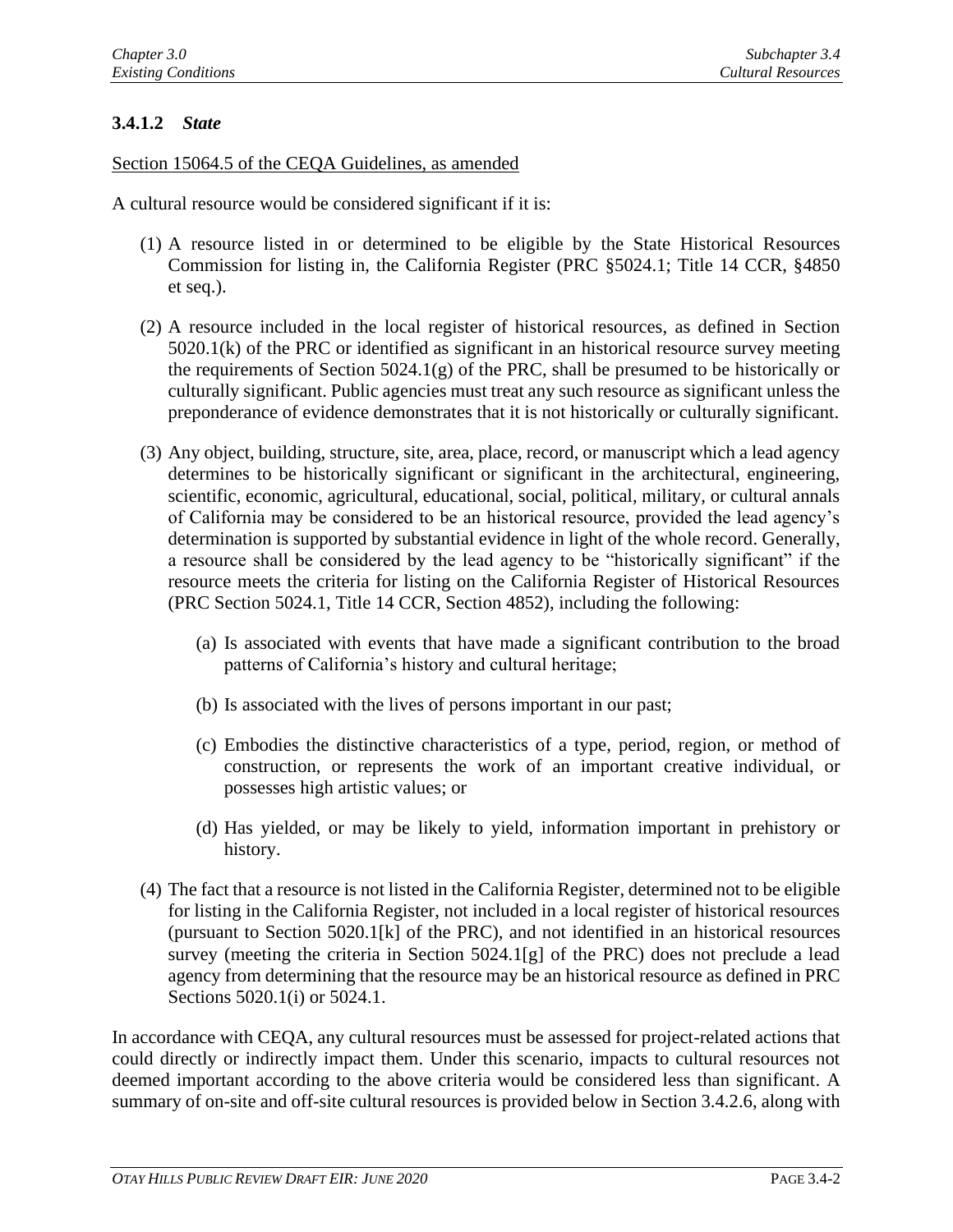a determination as to the significance of the impact pursuant to Section 15064.5 of the CEQA Guidelines.

### California Register of Historical Resources

The California Register of Historic Places (CRHR) is an authoritative guide for use by State and local agencies, private groups, and citizens to identify the State's historical resources. An historical resource can include any object, building, structure, site, area, or place that is determined to be historically or archaeologically significant. The CRHR also identifies historical resources for State and local planning purposes, determines eligibility for State historic preservation grant funding, and provides a certain measure of protection under CEQA.

#### Senate Bill 18 – Traditional Tribal Cultural Places

Senate Bill (SB) 18, enacted in 2004, requires local governments to conduct government-togovernment consultations with Native American groups at the earliest point in the local government land use planning process. SB-18 consultation is required for the adoption of a General Plan and any project that proposes a General Plan Amendment, Specific Plan, or Specific Plan Amendment. Consultations are for engaging in a meaningful dialogue with affected Native American groups to preserve and mitigate impacts to Native American prehistoric, archaeological, cultural, or sacred sites, features, objects, spiritual or ceremonial places that are not located on Tribal reservations or rancherias. It provides the opportunity for Tribes to hold conservation easements and requires Traditional Tribal Cultural Places to be included in open space planning.

#### Assembly Bill 52 – Gatto. Native Americans: California Environmental Quality Act

Assembly Bill (AB) would specify that a project with an effect that may cause a substantial adverse change in the significance of a tribal cultural resource is a project that may have a significant effect on the environment. This law applies to projects that file an NOP on or after July 1, 2015. Since the NOP for this EIR was dated March 17, 2011, AB 52 does not apply to the Proposed Project.

#### **3.4.1.3** *Local*

County of San Diego Code of Regulatory Ordinances Sections 87.101-87.804, Grading, Clearing, and Watercourses Ordinance

Section 87.429 of the County's Grading and Clearing Ordinance requires that grading operations cease if human remains or Native American artifacts are found; and Section 87.216(a)(7) requires changes to grading plans/operations if it is determined that historic or archaeological resources may be located on site, in which case avoidance or mitigation will be required.

### County of San Diego Code of Regulatory Ordinances Sections 86.601-86.608, Resource Protection Ordinance

This ordinance requires that cultural resources be evaluated as part of the County's discretionary environmental review process and if any resources are determined significant under the Resource Protection Ordinance (RPO), they must be preserved. Prehistoric or historic sites are defined by the RPO as a "location of past intense human occupation where buried deposits can provide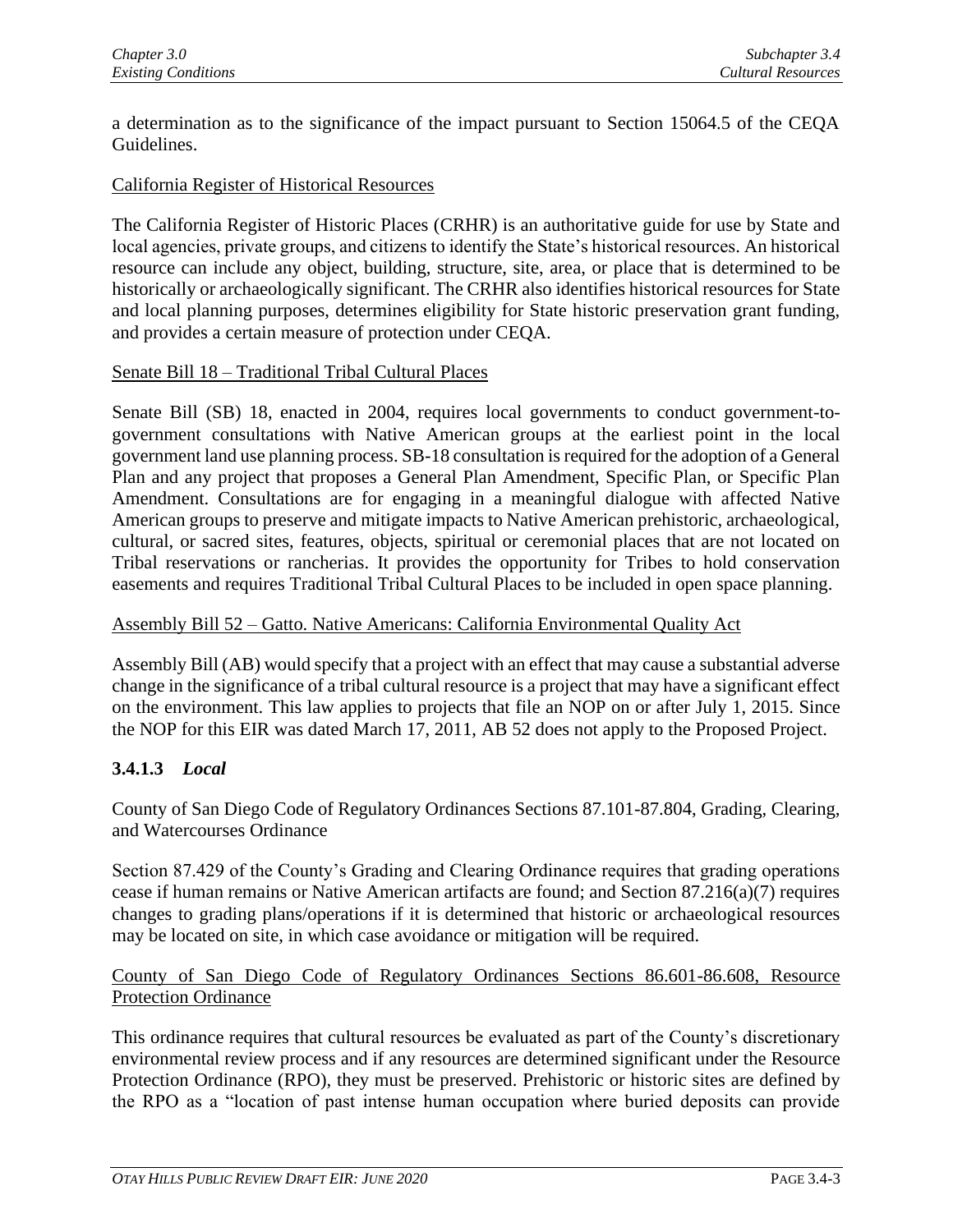information regarding important scientific research questions about prehistoric or historic activities that have scientific, religious, or other ethnic value of local, regional, State or Federal importance." RPO prohibits development, trenching, grading, clearing, and grubbing, or any other activity or use damaging to significant prehistoric or historic site lands, except for scientific investigations with an approved research design prepared by an archaeologist certified by the Register of Professional Archaeologists. Sites determined to be RPO significant must be avoided and preserved.

# **3.4.2 Environmental Setting**

### **3.4.2.1** *Archaeological Records Searches*

Archaeological records searches were conducted at the SCIC at San Diego State University and the San Diego Museum of Man in order to identify previously recorded cultural resources in the vicinity of the Project impact footprint. A total of 70 cultural resource sites have been recorded within one mile of the Project impact footprint boundaries, and are listed in Appendix F. Most of these sites have not been tested; therefore, their subsurface characteristics are not known. In addition to the 70 sites, more than 20 isolated prehistoric artifacts (primarily one or two flakes or tested cobbles not associated with a concentration of artifacts) are recorded within one mile of the Project impact footprint.

Twenty-three cultural resource studies related to environmental impact studies have been conducted within one mile of the Project impact footprint, in some cases overlapping the Project site; these are listed in Appendix F. A 2004 study by ASM Affiliates included the entire 30-acre northern portion of the Project area and was negative for cultural resources.

## **3.4.2.2** *Archaeological Field Surveys*

BFSA conducted an intensive pedestrian survey of the entire 105-acre Project impact footprint in June 2000, employing a series of parallel transects spaced at 10-meter intervals to relocate five recorded cultural resources identified in previous archaeological surveys (sites SDI-7,195, SDI-10,297H, SDI-10,298, SDI-11,793 and SDI-19,788), as well as to identify any other cultural resources. These surveys resulted in the identification and recordation of two additional archaeological sites (SDI-17,431 and SDI-17,433H).

## **3.4.2.3** *Cultural Resources Testing Program*

A cultural resources testing program was conducted intermittently between 2005 and 2007 for the seven resources discussed above. For all the resources, the testing consisted of a surface collection (except SDI-17,433H which was negative for surface artifacts), subsurface investigations, detailed recordation of all milling and historic features, and significance evaluations.

To initiate this process, a site datum was established and all surface artifacts and features, as well as test excavations, were mapped using a handheld Global Positioning System (GPS) unit. The collected artifacts were bagged, labeled, and returned to the BFSA laboratory for further analysis, which included cataloging, identification, and packaging for permanent curation. No radiocarbon dating or other specialized studies were conducted, due to a lack of appropriate material. After collection of surface artifacts, a series of shovel test pits were excavated at each site to identify the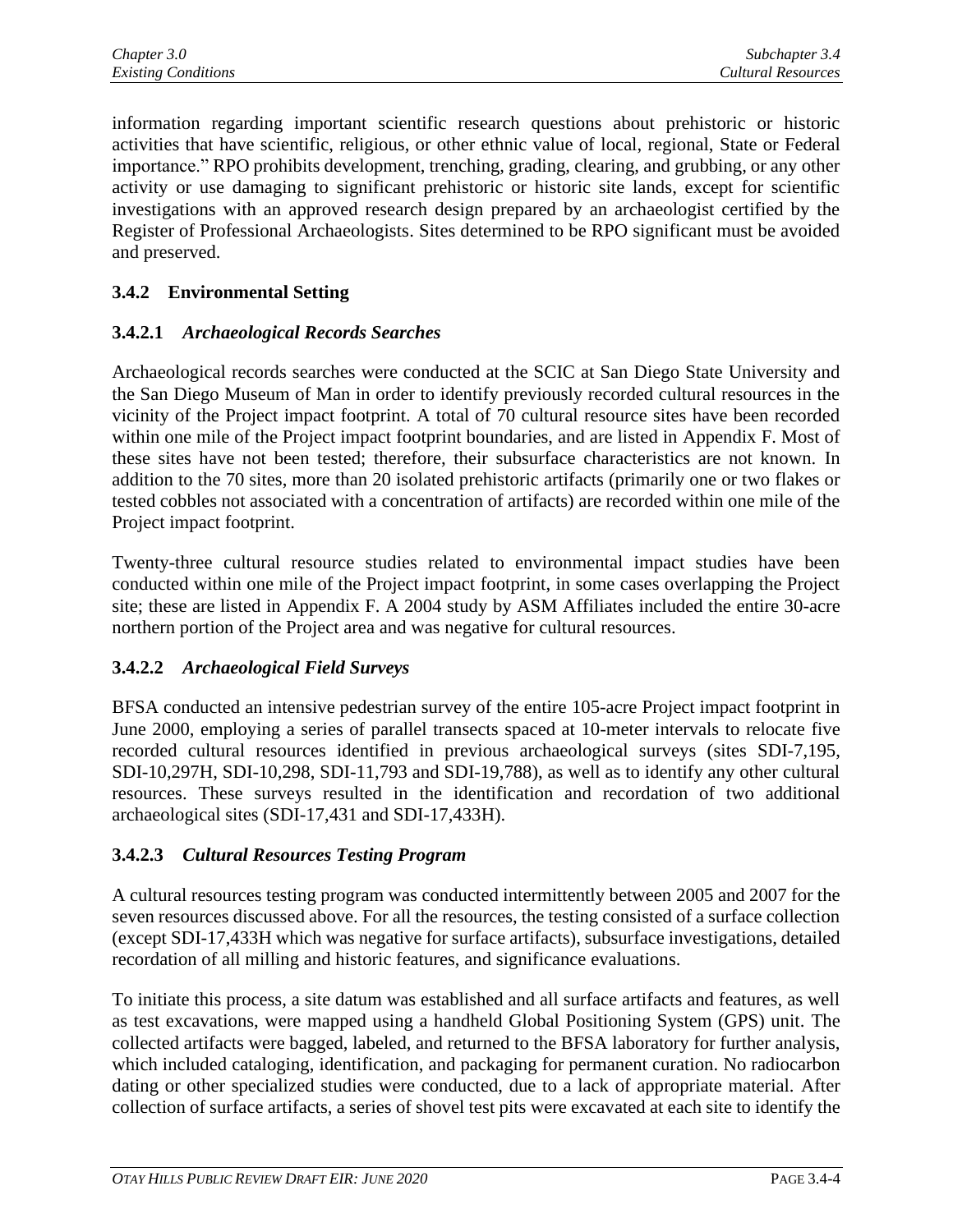nature and extent of any subsurface deposits. Additional information regarding the testing program and laboratory methods is included in Appendix F of this EIR.

The archaeological survey and testing program did not locate evidence of Native American ritual, religious, or other special activities at this location. In compliance with the requirements at the time (2005), no consultation with the Native American community was initiated nor was a Native Monitor engaged. However, in accordance with more recently established requirements, a search of the Sacred Lands File was conducted by the Native American Heritage Commission (NAHC) for the Project area. The results of this search are provided in Appendix F and the NAHC search failed to indicate the presence of Native American Traditional Cultural Properties (TCPs) within the Project site.

## **3.4.2.4** *Evaluation of Site Significance*

The cultural resources tested within the Project impact footprint were evaluated according to the criteria presented in Section 15064.5 of CEQA, as amended; the County of San Diego guidelines dated December 5, 2007. According to these criteria, a cultural resource would be considered significant if it is:

- (1) A resource listed in or determined to be eligible by the State Historical Resources Commission, for listing in the CRHR (PRC §5024.1, Title 14 CCR, Section 4850 et seq.).
- (2) A resource included in the local register of historical resources, as defined in Section 5020.1(k) of the PRC or identified as significant in an historical resource survey meeting the requirements of Section 5024.1(g) of the PRC, shall be presumed to be historically or culturally significant. Public agencies must treat any such resource as significant unless the preponderance of evidence demonstrates that it is not historically or culturally significant.
- (3) Any object, building, structure, site, area, place, record, or manuscript which a lead agency determines to be historically significant or significant in the architectural, engineering, scientific, economic, agricultural, educational, social, political, military, or cultural annals of California may be considered to be an historical resource, provided the lead agency's determination is supported by substantial evidence in light of the whole record. Generally, a resource shall be considered by the lead agency to be "historically significant" if the resource meets the criteria for listing on the CRHR (PRC §5024.1, Title 14 CCR, Section 4852) including the following:
	- (a) Is associated with the events that have made a significant contribution to the broad patterns of California's history and cultural heritage;
	- (b) Is associated with the lives of persons important in our past;
	- (c) Embodies the distinctive characteristics of a type, period, region, or method of construction, or represents the work of an important creative individual, or possesses high artistic values; or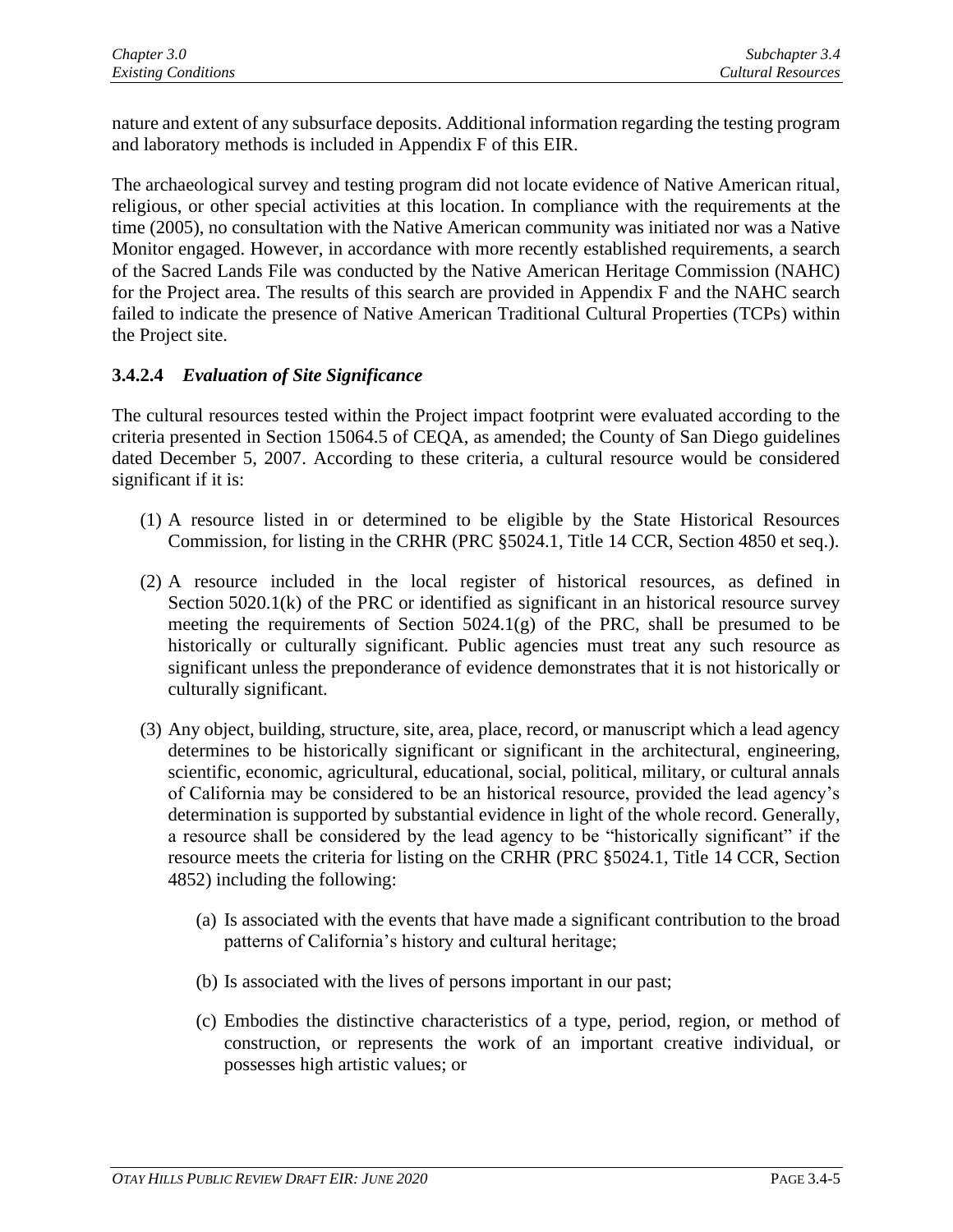- (d) Has yielded, or may be likely to yield, information important in prehistory or history.
- (4) The fact that a resource is not listed in or determined to be eligible for listing in the CRHR, not included in a local register of historical resources (pursuant to Section 5020.1(k) of the PRC), or identified in an historical resources survey (meeting the criteria in Section 5024.1(g) of the PRC) does not preclude a lead agency from determining that the resource may be an historical resource as defined in PRC Sections 5020.1(i) or 5024.1.

Resources within the Project impact area also were evaluated against the listing information included in the County of San Diego's cultural resources guidelines, including the requirements of the RPO. Significant prehistoric or historic sites are defined by RPO as a "location of past intense human occupation where buried deposits can provide information regarding important scientific research questions about prehistoric or historic activities that have scientific, religious, or other ethnic value of local, regional, State, or Federal importance." Sites eligible for inclusion in the National Register of Historic Places, the State Landmark Register, or the San Diego County Historical Site Board List or sites protected under Public Law 95-341, the American Indian Religious Freedom Act or Public Resources Code Section 5097.9 are also protected under RPO. It should be noted that, pursuant to Section 86.605(d)(3) in Chapter 6 of Ordinance 9842, the Proposed Project would be exempt from RPO requirements, provided certain mitigation measures related to vegetation, wetlands and slopes are required as a condition of the Project's MUP.

In accordance with CEQA, any resources found to be significant under the above criteria must be assessed for project-related actions that could directly or indirectly impact them. Under this scenario, impacts to cultural resources not deemed important according to the above criteria would be considered less than significant.

# **3.4.2.5** *Cultural Setting*

The prehistoric cultures that have been identified in the general vicinity of the Project consist of a possible Paleo-Indian manifestation of the San Dieguito Complex, the Archaic and Early Milling Stone horizons represented by the La Jolla Complex, and the Late Prehistoric Kumeyaay culture. Artifact collections from the latter two cultures often include large numbers of milling tools, shell, and faunal, and in the case of the Kumeyaay culture, also may include ceramics, projectile points, scrapers, planes, beads, shaft straighteners and hammerstones.

The area was used for ranching and farming following the Hispanic intrusion into the region and continuing into the historic period. The Project site was part of a land grant by the Mexican government in the early 1800s known as Rancho Otay. This tract was bordered on the east by Rancho Janal and on the north by Rancho de la Nacion. A discussion of the prehistoric and historical cultural elements in the Project area is provided in Appendix F of this EIR.

# **3.4.2.6** *Report of Findings*

As mentioned above in the description of archaeological field surveys, five cultural resources had been identified within the Project impact footprint and recorded in previous archaeological surveys (SDI-7,195, SDI-10,297/H, SDI-10,298, SDI-11,793 and SDI-16,788). The archaeological field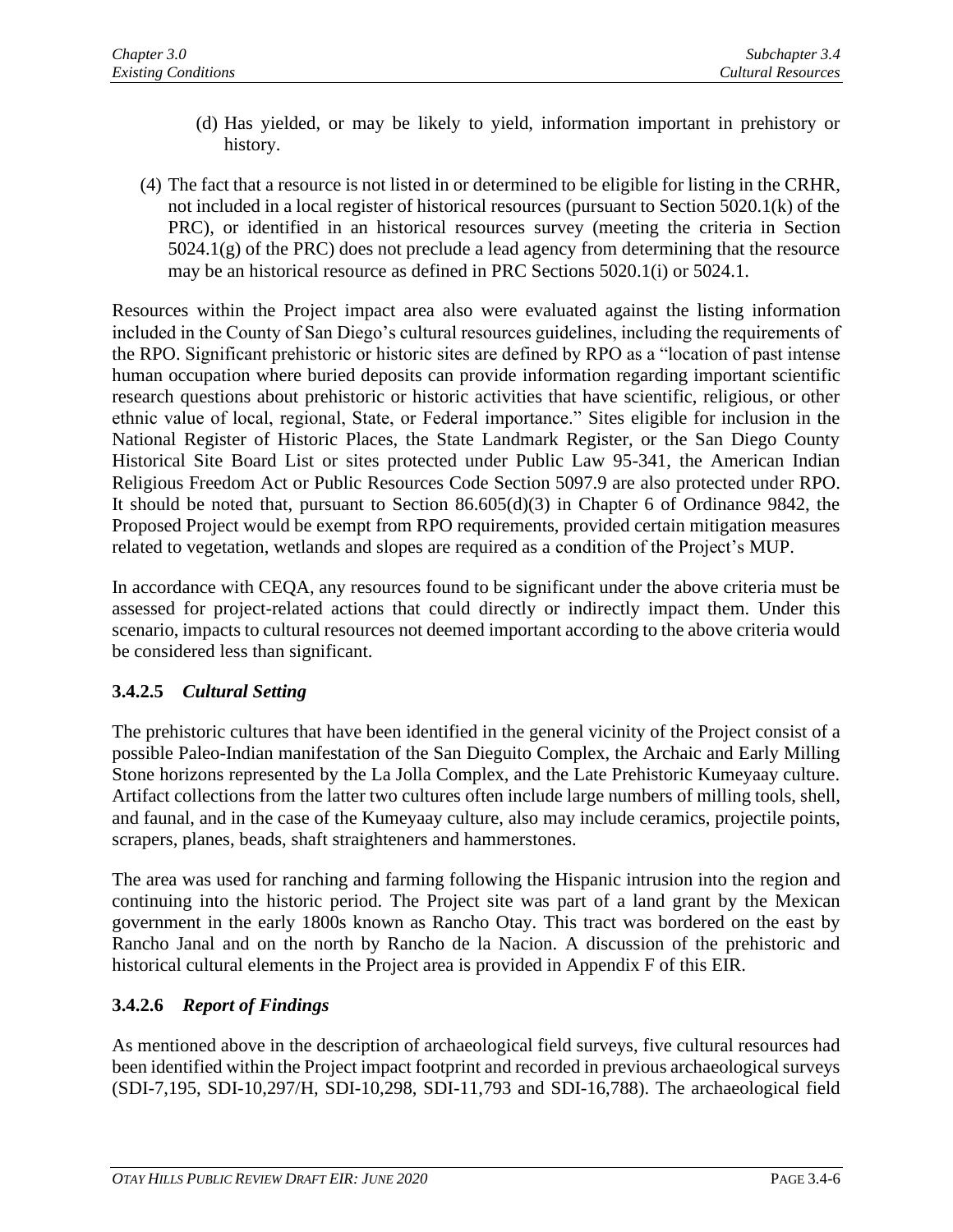survey conducted by BFSA identified two additional cultural resources: SDI-17,431 and SDI-17,433/H.

A detailed discussion of each site can be found in Appendix F. Seven cultural sites were located within the Project impact footprint boundary. The majority of the sites were characterized as prehistoric short-use resource extraction/processing sites exhibiting moderately disturbed contexts. The historic element includes a cistern feature which was mapped, documented, and evaluated.

Of the seven sites tested and evaluated, two sites (SDI-10,297/H and SDI-10,298) are identified as significant based on CEQA and County guidelines, and the remaining five represent sites of limited significance as defined by the County of San Diego Cultural Resources Guidelines. The seven resources are listed by significance category in Table 3.4-1, *Cultural Resources within the Project Impact Footprint*.